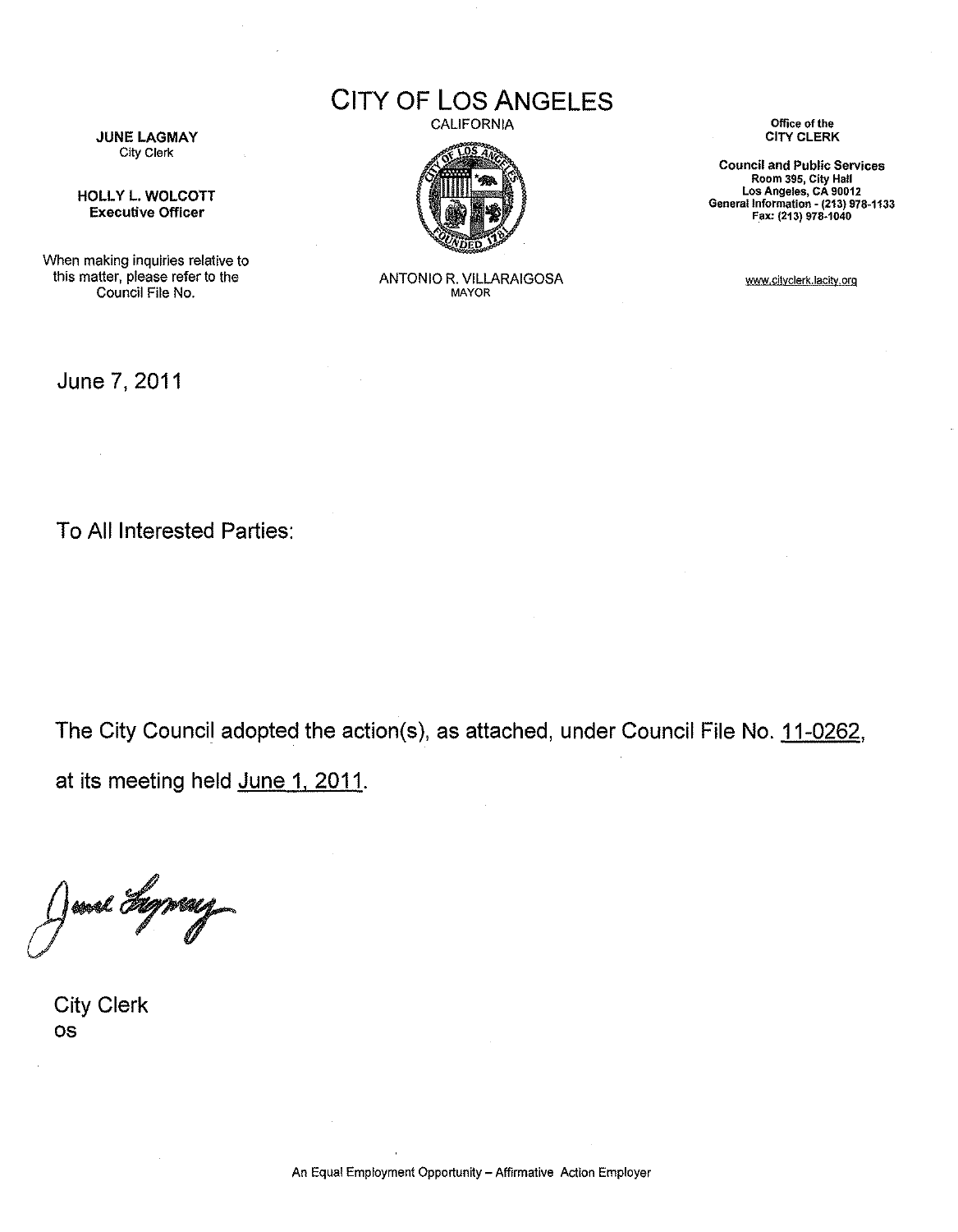# */]J---* . f / **TO THE COUNCIL OF THE** . **CITY OF LOS ANGELES**

### **FILE NO. 11-0262**

#### **Your PLANNING AND LAND USE MANAGEMENT**

**Committee** 

#### **reports as follows:**

PLANNING AND LAND USE MANAGEMENT COMMITTEE REPORT relative to a proposed Ordinance defining Community Care Facility.

Recommendations for Council action, as initiated by Motion (Smith -Reyes):

- 1. APPROVE the Department of City Planning report and proposed Ordinance as amended relative to defining Community Care Facility.
- 2. REQUEST the City Attorney to prepare and present an ordinance substantially similar to the proposed ordinance submitted by the City Planning Commission relative to defining Community Care Facility, Licensed; Residential Care Facility for the Elderly, Licensed; and Alcoholism or Drug Abuse Recovery or Treatment Facility, Licensed; bringing the Municipal Code into conformity with State law; regulating these facilities as public benefits; defining Single Housekeeping Unit and amending the definitions for Boarding or Rooming House and Family.

Fiscal Impact Statement: Neither the City Administrative Officer nor the Chief Legislative Analyst has completed a financial analysis of this report.

Community Impact Statement: Yes

For Proposal: Encino Neighborhood Council

For Proposal: Granada Hills South Neighborhood Council

For Proposal: South Robertson Neighborhood Council

For Proposal: Northwest San Pedro Neighborhood Council

#### Summary:

At a meeting held on April 5, 2011 (continued from March 29, 2011), the Planning and Land Use Management Committee considered a Department of City Planning report and proposed Ordinance defining Community Care Facility, Licensed; Residential Care Facility for the Elderly, Licensed; and Alcoholism or Drug Abuse Recovery or Treatment Facility, Licensed; bringing the Municipal Code into conformity with State law; regulating these facilities as public benefits; defining Single Housekeeping Unit and amending the definitions for Boarding or Rooming House and Family.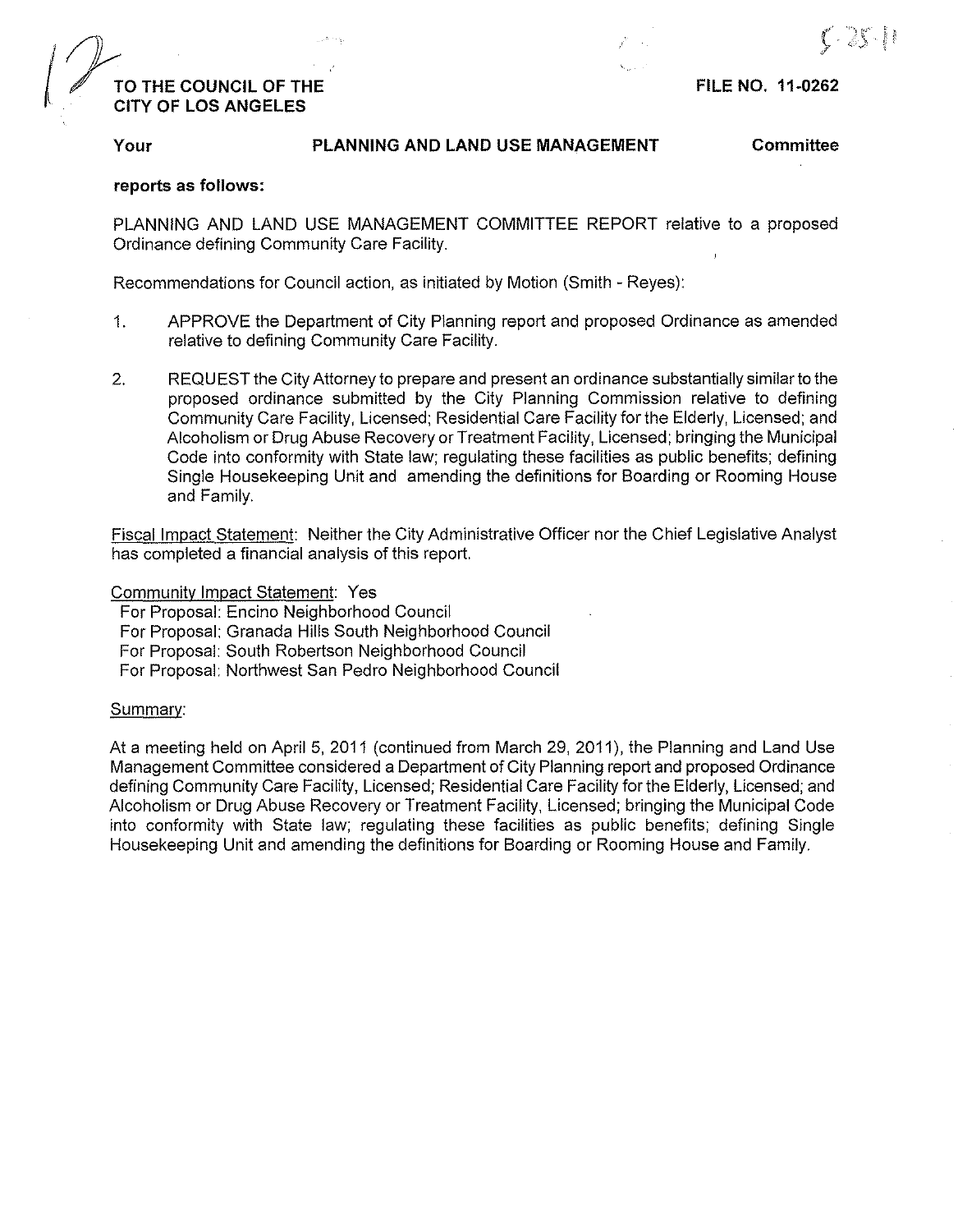The Planning Department staff presented an overview of the matter and addressed specific questions brought forth by the Committee members. The City Attorney also spoke at the hearing and further elaborated on the details of the item. Public input was heard at length at the March 29, 2011 meeting; the April 5, 2011 meeting was closed to public comment. After further discussion, the PLUM Committee recommended that Council approve the report as initiated by motion and direct the City Attorney to prepare and present an ordinance substantially similar to the proposed ordinance submitted by the City Planning Commission relative to defining Community Care Facility, Licensed; Residential Care Facility for the Elderly, Licensed; and Alcoholism or Drug Abuse Recovery or Treatment Facility, Licensed; bringing the Municipal Code into conformity with State law; regulating these facilities as public benefits; defining Single Housekeeping Unit and amending the definitions for Boarding or Rooming House and Family.

Respectfully submitted,

PLANNING AND LAND USE MANAGEMENT COMMITTEE

*c£::1* !Jf?/) I **MAY 2 5 2011 - CONTINUED TO** *June 1, 3011* 

MEMBER REYES: HUIZAR: KREKORIAN:

mge 05-02-11 11-0262\_rpt\_plum\_05-19-11.doc

VOTE YES YES YES

ه ۱۵۳۰ میل **ANGELES CITY COUNCIL** 

**-NOT OFFICIAL UNTIL COUNCIL ACTS** -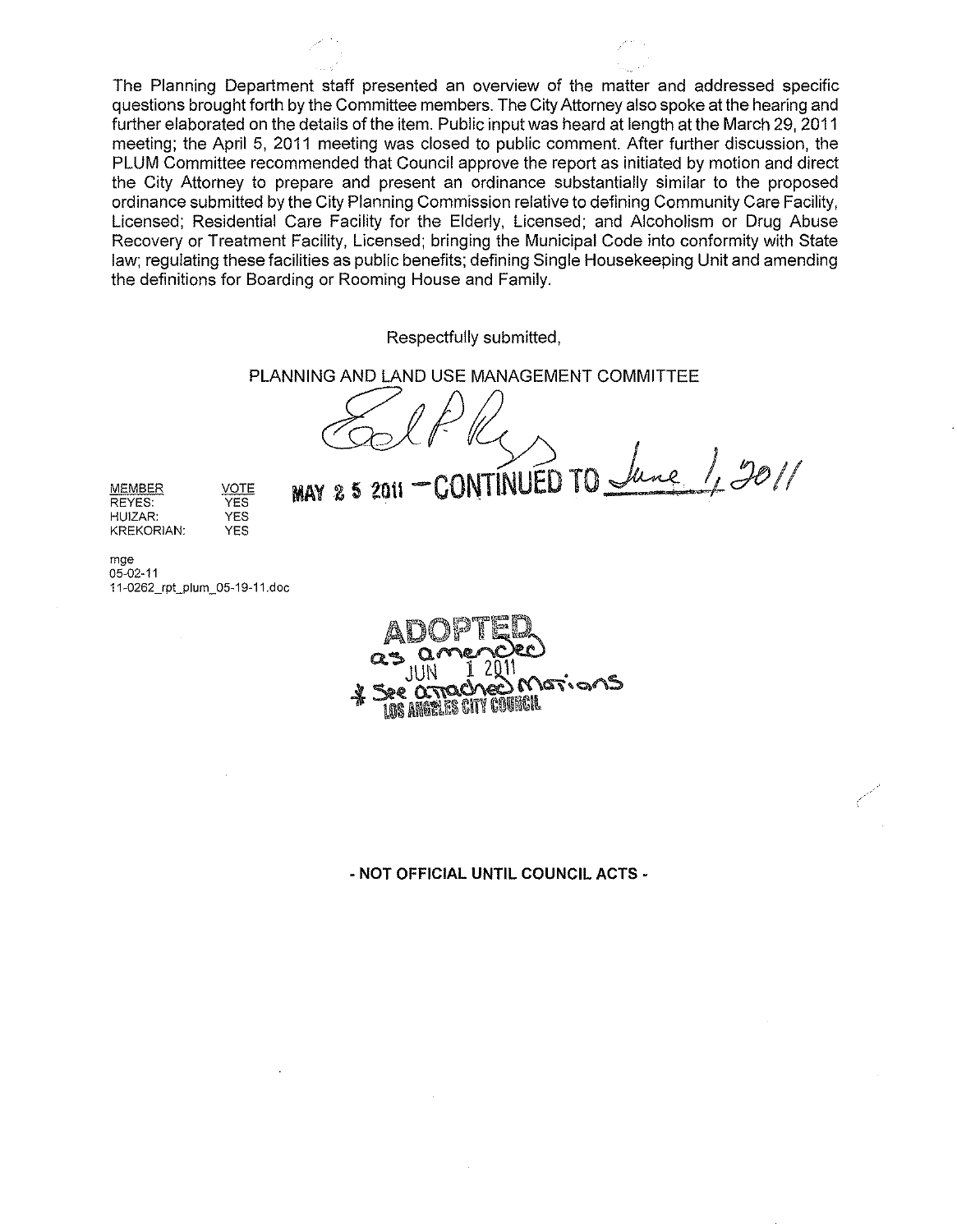# **ITEM 12** $\beta$

# MOTION

I MOVE that the matter of the Continued Consideration of Planning and Land Use Management Committee Report relative to a proposed Ordinance defining Community Care Facility, Item No. 12 on today's Council Agenda (CF 11-0262) BE AMENDED to instruct the Planning Department with the assistance of the City Attorney to report with recommendations for a future amending ordinance to impose additional restrictions regarding the opening of new boarding houses within R-3 and higher density residential zones.

PRESENTED BY:

**BERNARD C. PARKS** Councilman, 8<sup>th</sup> District

2000 SECONDED BY:

June 1, 2011 ak

ADI

1 2011 JUN LOS ANGELES CITY CONNECTI